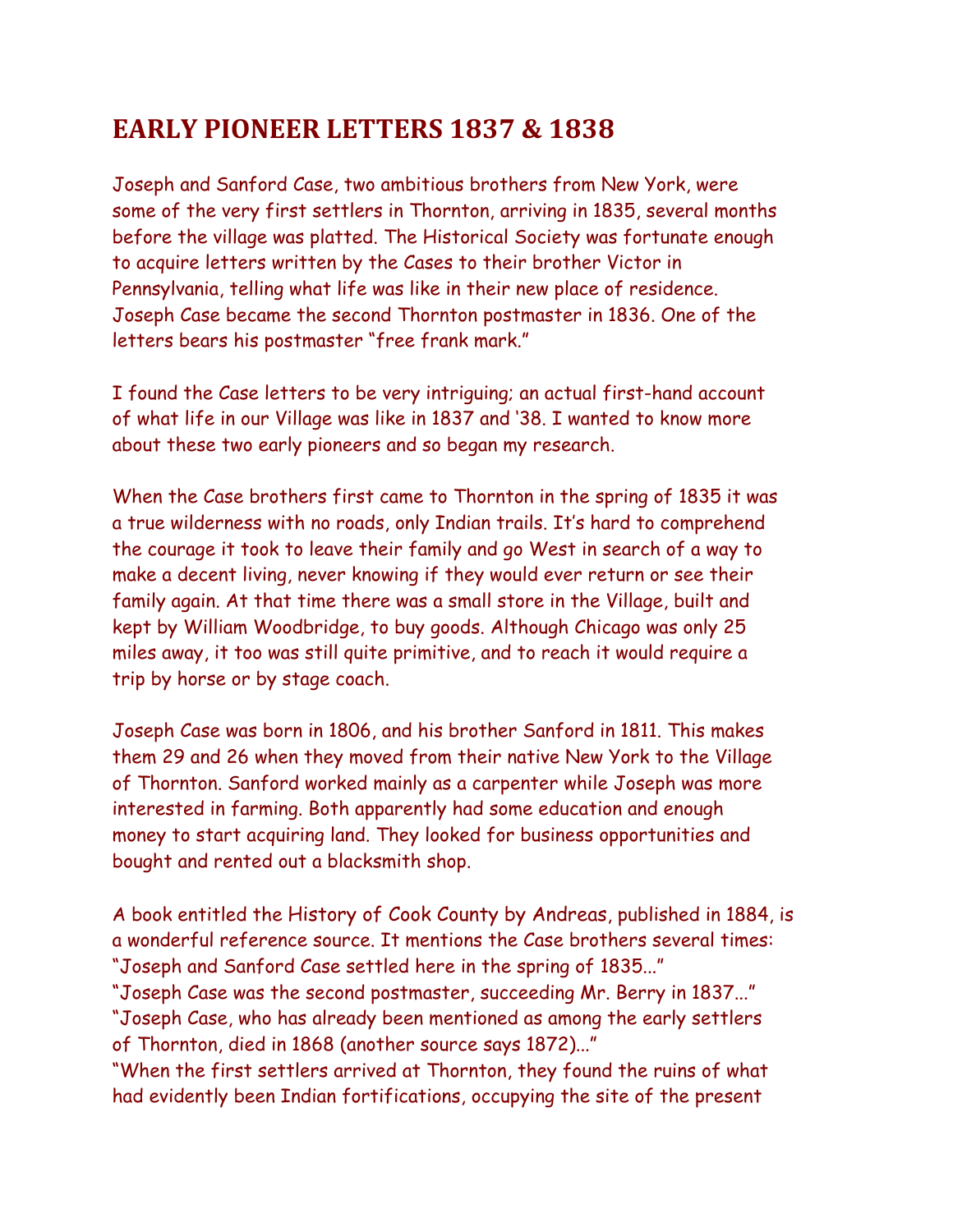town. The ruins consisted of outer ditches or trenches, and inside of these were the works or fortifications proper. On the banks of these, trees, apparently not less than one hundred years old, were growing, which only furnished abundant proofs of the indisputable antiquity of the ruins. When Joseph Case arrived here he used frequently to talk with the Indians about the origin of the remains, but could only learn that with them it was supposed they were built by the French explorers many, many years before..."

"The oldest house now standing in the village was built in 1837, for a man named Barrett, by the Case brothers and John B. Toban (possibly Taber). It stands on William Street, near the residence of Peter Upston, and as it is now in an advanced state of decay, the chances are that this land-mark of early days will soon have gone the way of all the earth..."

The Andreas book also indicates that Sanford Case was very active with Thornton Township, formed in 1850. He was the Township Clerk 1855-56, Township Assessor 1857-58, 1862-64 & 1865-66, and held the position of Township Supervisor from 1864-65.

Township minutes from 1857 show that Sanford was on a Committee to purchase land from Gurdon Hubbard to be used as a "Burying Ground." This land is now known as Thornton Township Cemetery, located just west of the village on Ridge Road.

An 1861 plat maps indicates that Sanford Case owned 80 acres on both sides of Ridge Road, directly across the creek.

Sanford Case married Rebecca Taber (perhaps the sister of John Taber, a business partner). They had no children. Rebecca died in 1865 at age 40 and is buried in Thornton Township Cemetery.

Joseph and his wife Mary had four children. Their daughter Helen, who died at age 15, is also buried in the Township Cemetery. Son Henry married a local woman, Maria Gardner, daughter of Ira Gardner. The Gardner farm was located where Wampum Lake is today. Frank was married in Crown Point, IN, as was daughter Josephine.

After a search of records from surrounding cemeteries, I could not find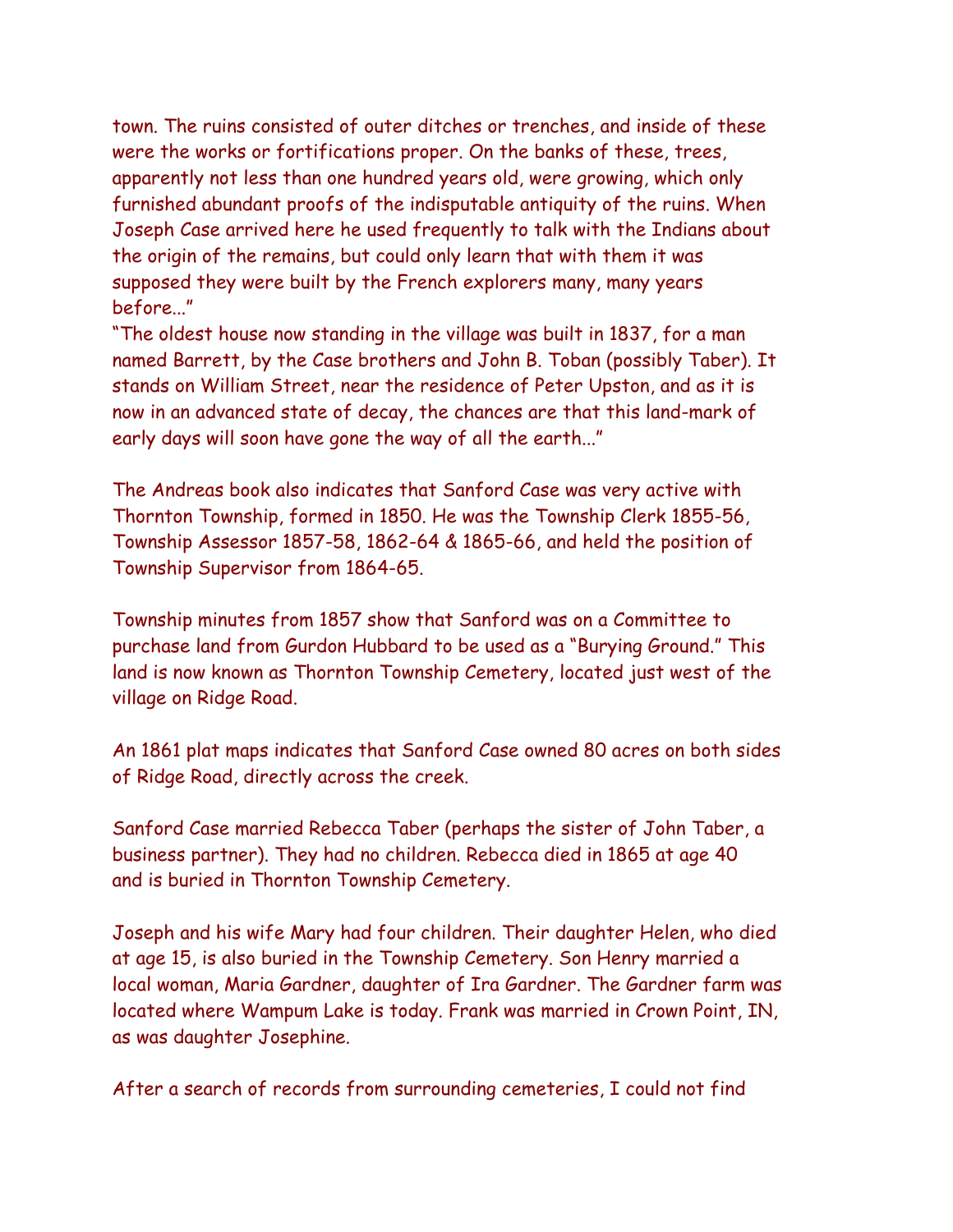where Sanford and Joseph are buried. Perhaps they too are in the old Township Cemetery, with their headstones long since destroyed by time or vandals.

It is almost overwhelming to think that their letters have survived for 167 years, and that after so much time and so many miles they have returned to the place where they left by stage coach so long ago.

**1837 LETTER FROM THORNTON, ILL.** Folded letter with **"Thornton Ill"** manuscript postmark & manuscript"25" rate, addressed to Victor Case in Knoxville, Tioga Co., Pennsylvania, with lengthy, (2-1/2 folio pgs)& interesting letter contents, datelined "Illinois,Thornton, March 15, 1837," from his brother, Sanford Case.

Includes (spelling corrected): Illinois Thornton March 15, 1837 Brother Victor

I with pleasure received a letter from you Saturday evening and was glad to hear you was well and doing the same. It appears by yours that you never received an answer to the one of yours dated the 6 of October which came safe to here and I sent one in answer in a few days. I now employ a moment in writing you another, hoping it may reach you without fail. I am at work at my trade in company with John Taber in a small place by the name of Thornton about 25 miles south from Chicago, on a stream of water called Thorn Creek, which affords a good mill privilege. There is a saw mill in operation at present and we have a job of putting up a flouring mill another summer which will make an addition to the place and gives us a job of about \$1200, which is to be completed by the first of December next. We furnish the heavy timber frame, raise, enclose and do the joiner work inside, which with the rest of the work we have in view of putting up a house and barn for another man that lives in this place, will keep us busy through the summer and gave us a plenty of work, and we hope if nothing else happens and we enjoy ourselves to do a good summer's work which is all cash as soon as it is done. We have done work to the amount of about \$600 since we have been in this part of the world. We charge \$2 per day and board \$2.50 cents, board ourselves, which amounts to quite a sum in the course of a year. We have a lot in this place with a Blacksmith's Shop on the same and tools which cost us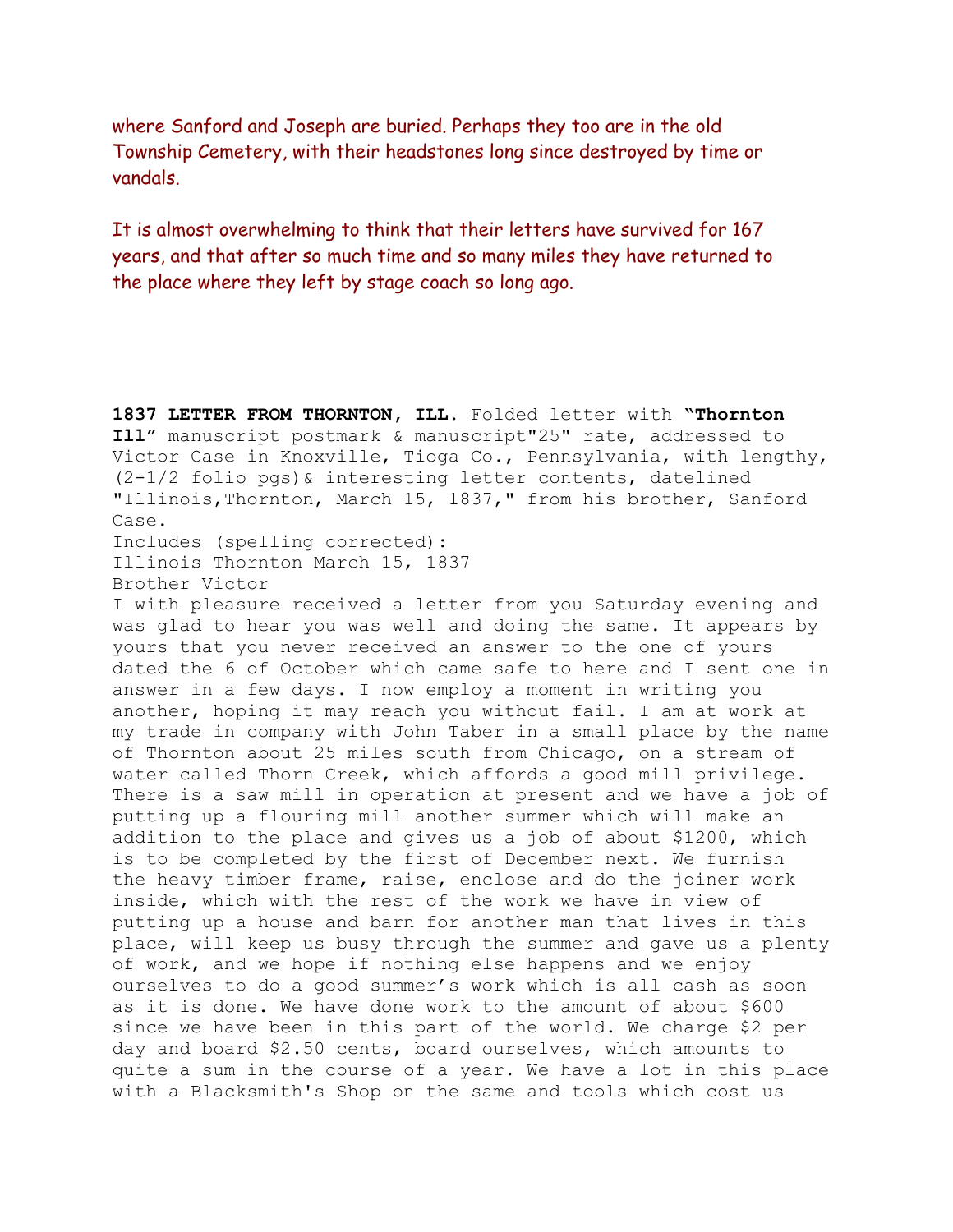\$300 tools (illegible) shop. We intend to carry on that branch of business as there is a first rate place here for it this summer especially on account of the mill. Then we will be \$1000 worth of work to be done on that in the Black Smithing line which we have the promise of if we get a good Smith. Joseph is now gone to Chicago in search of one. We intend to do something or nothing here before we leave the place although I do not think this country is the best in the world myself. There is a number of objecting to it, one is there is a scarcity of timber. Another it is in general rather too level, which makes it rather wet in some places, but it settles fast and bids fair to make a good farming country. Around about here produce is high, flour is from 10 to \$12 per barrel, corn and oats 75 cents per bushel, potatoes 50 cents, pork \$30 per barrel. Board in Chicago is from 4 to \$6 per week. We pay in this place \$3 and not the first rate at that, but tolerable, good aplenty of pork and potatoes, not many extras to be had. We have had cold weather here this winter. The snow has been about 12 inches deep, which made most beautiful sleighing for about 2 months, and some as cold weather as I ever felt in York State in my day. The snow now is gone and the weather begins to moderate. You wrote you thought of coming out here this summer. I should like to see you here. There is a good chance to make money for those that understand it by speculation, but it requires some money to start with and close calculation to manage it right or the speculator's money goes faster than he is aware. There has been fortunes made here in a short space of time, but in general more by luck than wit in my way of thinking. I want you to come and see the country if nothing more than to satisfy yourself. It is uncertain when I should return if ever. I want to see you as well as the rest of my friends. I had a letter from Loring the other day. He wrote they were all well. He thought of coming out this way in the summer as he had done with Walker and was out of business then in that place. Joseph had one from George at the same time. He also thinks of leaving home but in my opinion he had better stay on the old place a spell longer yet, for if he leaves home Father and Mother will be left alone pretty much and without help. Joseph's (illegible) is good at present. He calculates to work with us this summer and intends to do something in the farming line as he has a good claim 2 miles from here of first rate land and good timber with some improvements on the same. He thinks of sowing some grain, just enough to keep a team and other stock. Thus you know what we are all about and a doing in this part of the moral vineyard. How we shall make out time alone will determine. I think however we are doing better here than we ever was at any other place. Since I have been writing this there has been a man in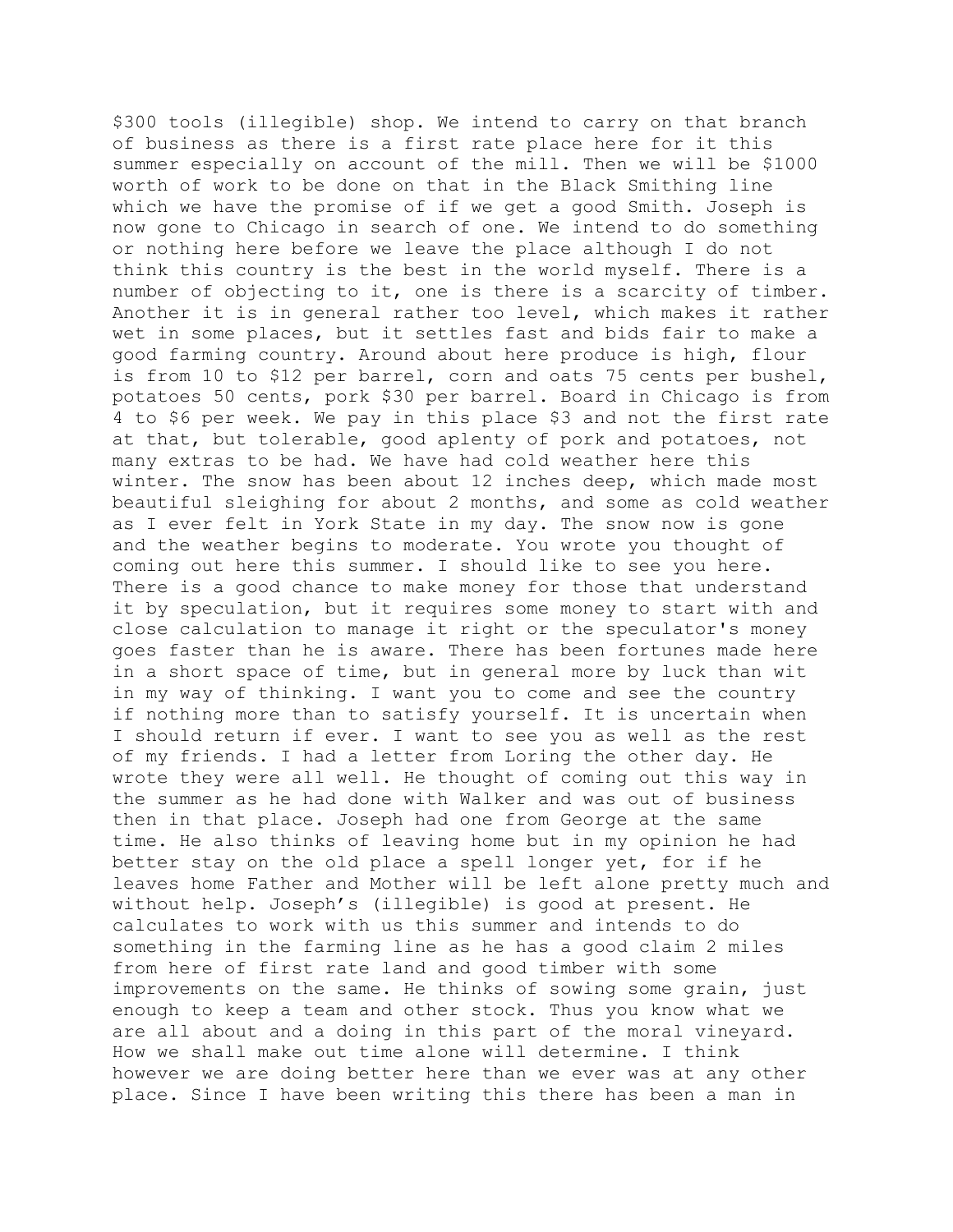to sell us a lot in this place with a house frame on it. We bantered him a while and finally made a bargain with him for the same for \$250. We pay 100 down and the rest in 6 months. So we now have two lots now in this place which are worth perhaps \$700 as they hold property of the kind here. Nothing more at present. Write as soon as convenient. Give my respects to Caleb and Family, together with the rest of my friends. We have seen nothing of the Lyon S. Case, V. Case folks since I have been here. They have not taken the trouble to call on us. Emilus Bales is in Chicago I am informed, but have not seen him. Wm. Bates died at Bloomington last fall. (illegible) for the present Your Brother Sanford Case V Case Direct yours to Thornton, Cook County, Illinois

Thornton January 21, 1838 Brother Victor After having written to all our friends in York State I take my pen this evening for the purpose of writing you a letter. Before I left home I had got my mind made up to come to your place, but I read a letter from Joseph wishing me to come out here with Mary and the children. He sent in the letter money to bear our expenses. I thought probably it was as good an opportunity as I should have for seeing the western countries. We went to work and got all things in order for the journey and in 3 days from the time we read the letter we was on our journey to the far off west. I was rather afraid that it had got too late to start such a journey but as it happened we had a very good time of it and found the distance to be short to what I expected. We were but 2 weeks and 3 days from the time we left home on the road and we went to Levoiston and to Mayvill in the time. I believe we stopped 4 days on the road in all. We found some pretty hard roads but not so bad as I expected at that time of the year. We had a first rate time up the lake, a very still, warm day. It was as pleasant a day as you ever see and we had good luck to get a good boat to come up on. And in just 2 weeks and 3 days from the time we left home we arrived in Thornton. Found the boys well and a doing as well as the times will allow. Joseph was very much pleased to have his family with him. Sanford and Joseph own a good deal of property here. They have 2 Village lots in this place, one with a black smith shop on it which business they carry on, the other lot has a building on it which they occupy as a Joiners Shop. They have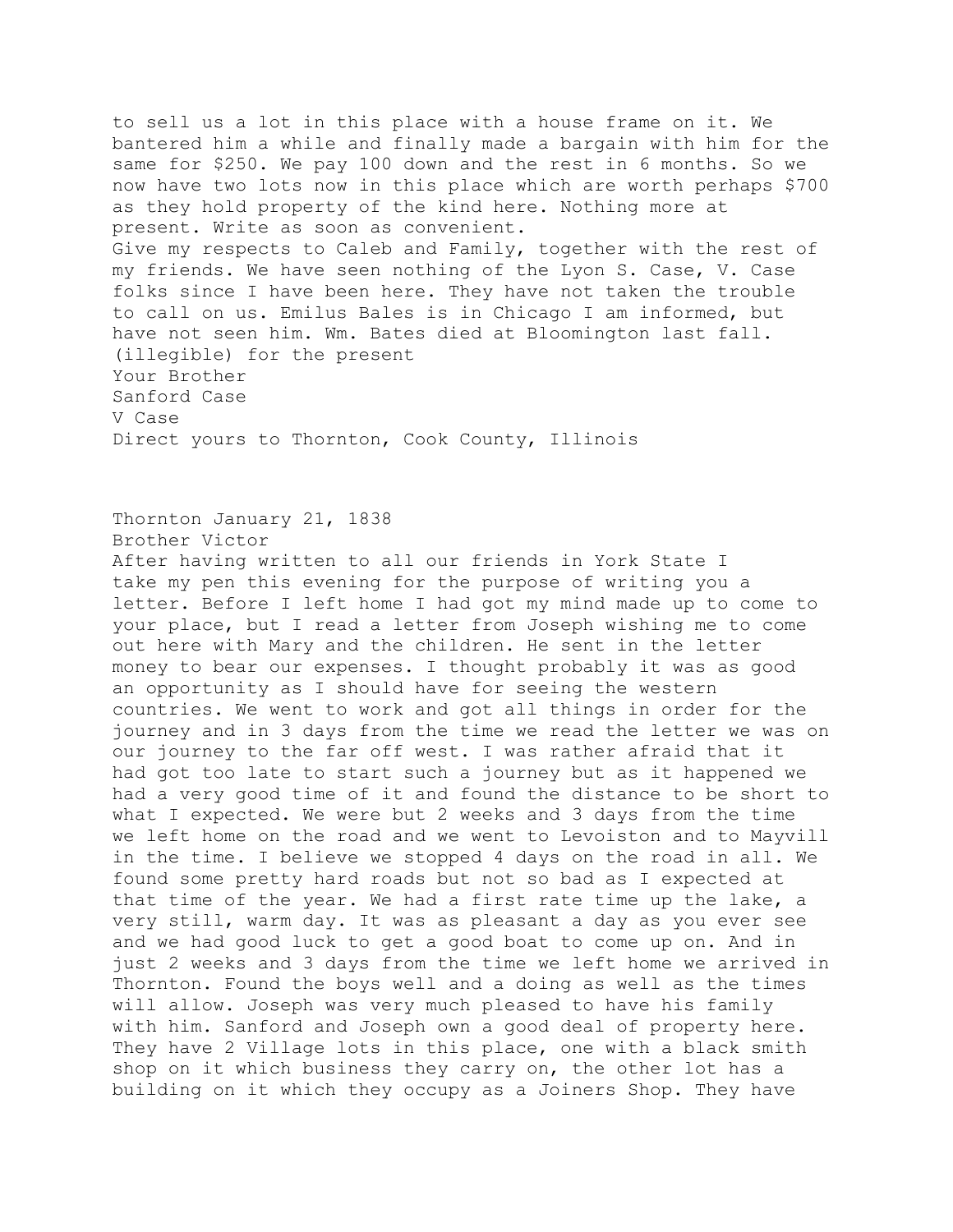also a lot in Joliet, a flourishing village 25 miles west of this, 2 yoke of oxen, besides a good many tools for farming, and they have each of them a claim of 160 acres of land each about 2 miles from this. It is given up by all that have seen it that it is the best and most valuable land anywhere about in this section of country. It lies on the Calumet River at the mouth of Thorn Creek. There has been a canal laid out to come into the river about 3 miles below this land. It is expected they will get to work on it this summer, and as soon as they get that completed they will make a canal of Thorn Creek up to Thornton which can be done with very, very little expense as all they will have to do will be to build a tow path on one side and the Calumet is a navigable river up to Chicago. The worst part I find with the country is there is not timber enough, other ways I like the country very much. I am engaged for the winter in teaching school in this place. I have \$15 per month for three months. I have no business for the next summer as yet, but am in hopes to get some good business. I wish that you was here. I think that we could make things go with a rush. They sell goods here at a very great profit. There's but one store in this place and that is a very small one. We are all well here at present and hope to remain so. Mary has been some homesick but has got pretty much over it. She has not heard anything from her friend at Bloomington until today. She took up a paper from there and found in it an Administrator's notice of Merit Lyon Disest which in all probability is her brother. Give my respects to Kelibs family. L.R. Case

Joseph Case PM Free Mr. Victor Case Knoxville Tiogue Co. PA Thornton May 28 ---------------------------------------------------------------- Thornton May 25, 1838 Dear Brother, Your letter was duly read and we were much pleased to hear that you and friends were all in usual health. It is a consolation to ones self to hear from friends and connections but it is a much greater one to learn that they are all well. We are all in good health at present. Times are very hard, made so by the scarcity of money or, by the large quantity of bad money that is in circulation. Almost all of the money that is a going now is of the Saftifund Bank of Michigan which is worse than no money